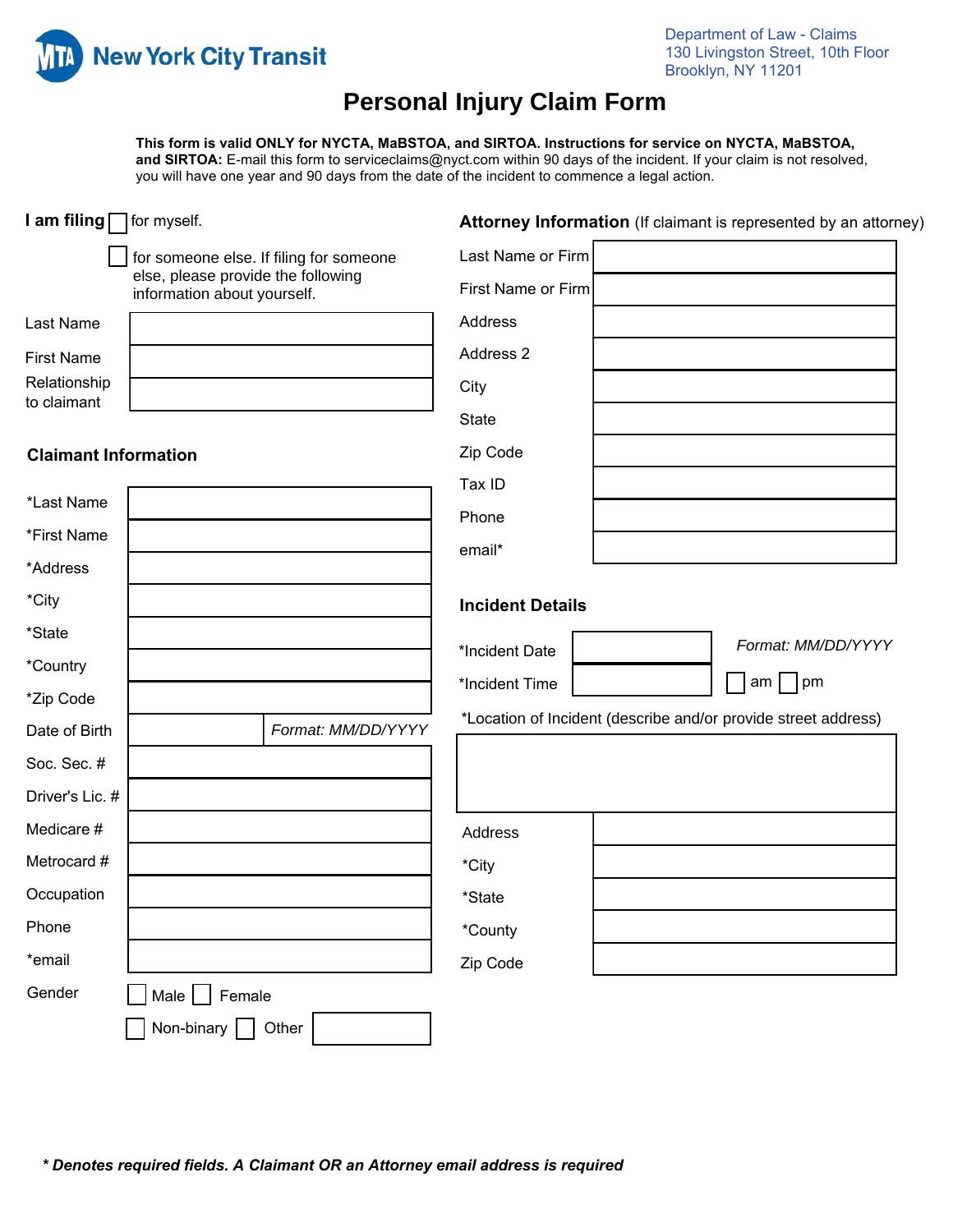

**\*Please tell us what happened from start to finish, including your injuries and other damages :**

## **Helpful information:**

Please be specific and include as much information as possible . For example:

If your incident involved a *train*, please tell us which station, line, direction of travel, car number (front car, 2nd from front, etc.), door location.

If your incident involved a *bus*, please describe the bus operator and tell us which bus line, number, direction of travel, whether you were standing or sitting, and *exactly* where you were in the bus.

If your incident involved a **subway station**, **sidewalk** , or **sidewalk grating**, please tell us *exactly* where it occurred and how.

Please provide either your MetroCard number, o r a clear photo of the back of the MetroCard.

### **All Incidents:**

Please provide all photos and video along with this form .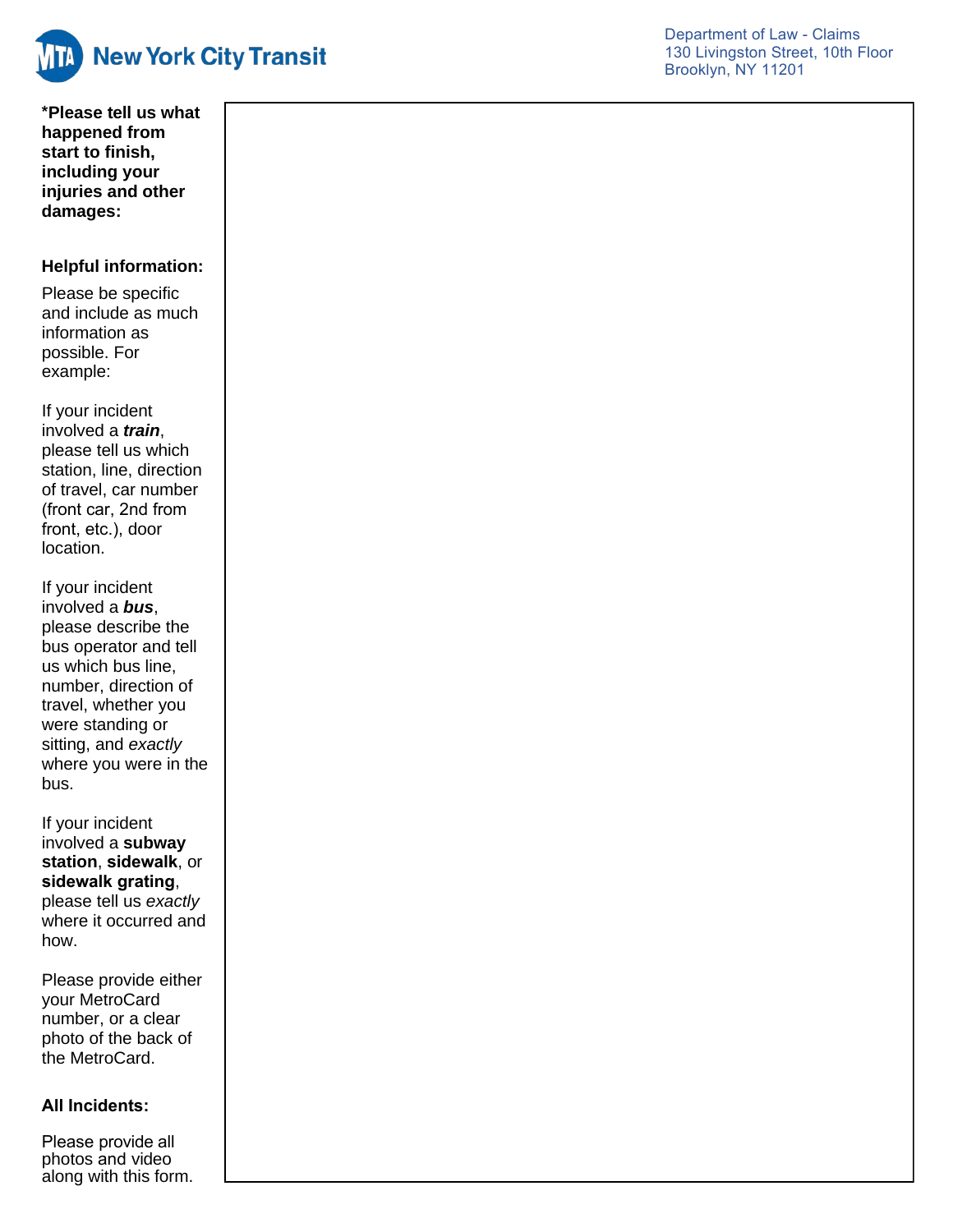

Days Lost

Department of Law - Claims 130 Livingston Street, 10th Floor Brooklyn, NY 11201

| <b>Witnesses</b>                       | <b>Police Report</b>                                        |  |  |  |  |
|----------------------------------------|-------------------------------------------------------------|--|--|--|--|
| There were no witnesses                | $\Box$ Yes $\Box$<br>No<br>Did Police respond?              |  |  |  |  |
| There were witnesses.                  | If yes, please provide copy of Police Report(s) or provide: |  |  |  |  |
|                                        | Format: MM/DD/YYYY<br><b>Report Date</b>                    |  |  |  |  |
| <b>Witness #1</b> (if applicable)      | Precinct #                                                  |  |  |  |  |
| Last Name                              | Report #                                                    |  |  |  |  |
| <b>First Name</b>                      |                                                             |  |  |  |  |
| Address                                | <b>Hospital Information</b>                                 |  |  |  |  |
| City                                   | Was claimant taken to                                       |  |  |  |  |
| <b>State</b>                           | No<br>Yes<br>hospital by ambulance?                         |  |  |  |  |
| Zip Code                               | Amb. Co. Name                                               |  |  |  |  |
| Phone                                  | <b>Hospital Name</b>                                        |  |  |  |  |
| email                                  | Format: MM/DD/YYYY<br>1st Treatment Date                    |  |  |  |  |
| <b>Witness #2</b> (if applicable)      | <b>Address</b>                                              |  |  |  |  |
| Last Name                              | Address 2                                                   |  |  |  |  |
| <b>First Name</b>                      | City                                                        |  |  |  |  |
| Address                                | <b>State</b>                                                |  |  |  |  |
| City                                   | Zip Code                                                    |  |  |  |  |
| <b>State</b>                           |                                                             |  |  |  |  |
| Zip Code                               | <b>Treating Physician Information</b>                       |  |  |  |  |
| Phone                                  | Last Name                                                   |  |  |  |  |
| email                                  | <b>First Name</b>                                           |  |  |  |  |
| <b>Claimant Employment Information</b> | Format: MM/DD/YYYY<br>1 <sup>st</sup> Treatment Date        |  |  |  |  |
| Employer                               | Address                                                     |  |  |  |  |
| Address                                | City                                                        |  |  |  |  |
| City                                   | State                                                       |  |  |  |  |
| <b>State</b>                           | Zip Code                                                    |  |  |  |  |
| Zip Code                               | Phone                                                       |  |  |  |  |

email